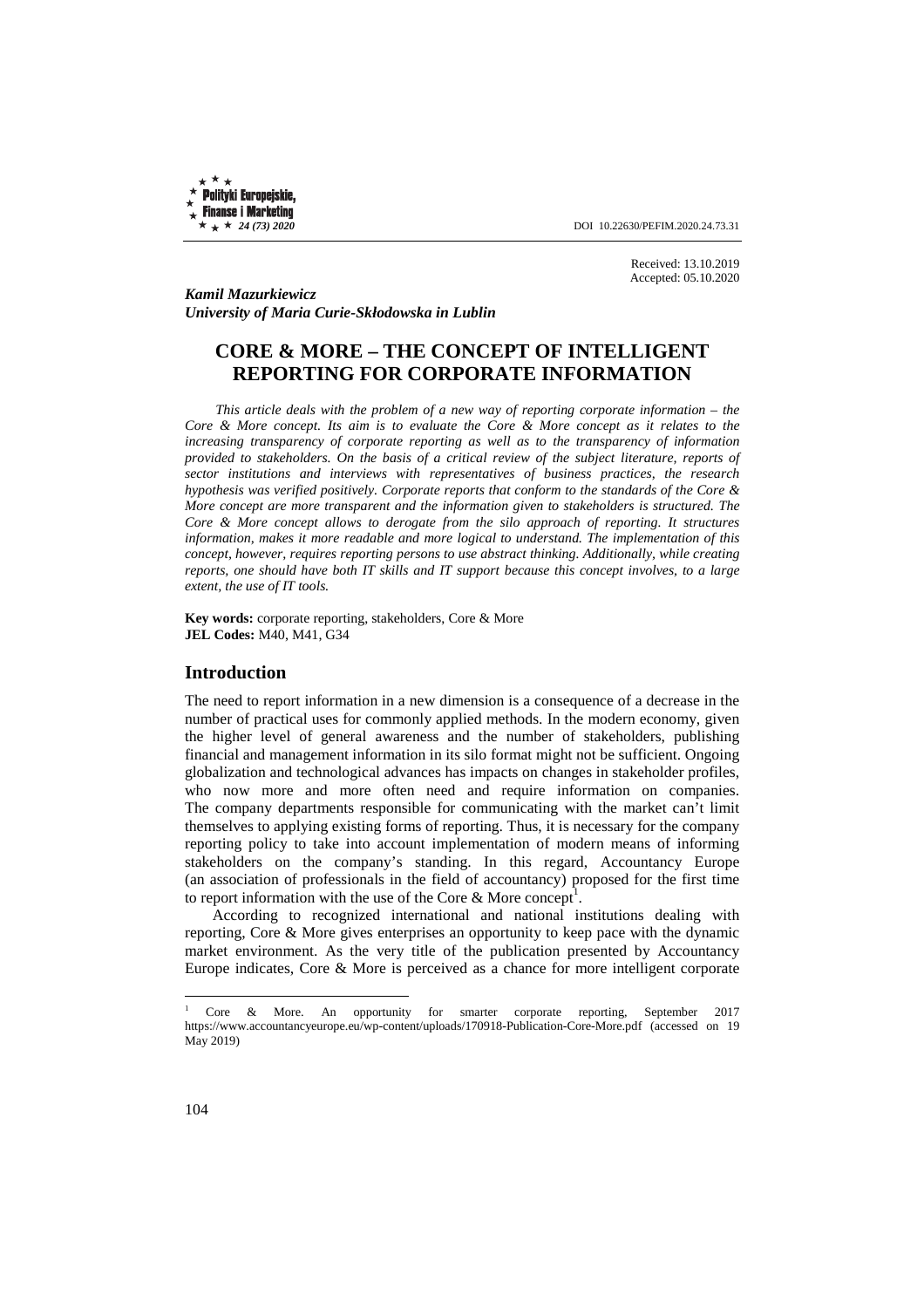reporting. However, like any new solutions, it is not yet well recognized. Therefore, with relatively few studies on this issue and too many unknowns, the article puts forward the following research question: Does the format and information content of corporate reporting in accordance with the Core & More concept improve its transparency and the structure of information provided to stakeholders? The aim of this article is to evaluate the assumptions of the Core & More concept in respect to the increasing transparency of corporate reporting as well as to the transparency of information provided to stakeholders. The scientific hypothesis poses the statement that a report made up in accordance with the Core & More concept is more transparent and that the information provided to stakeholders is structured.

#### **Literature review**

l

A fundamental requirement for reporting information by an enterprise is the separation of ownership and its management. As G. Łukasik notes, the need to transfer information from the agent (manager) to the principal (owner) results from the information asymmetry between the parties as well as general attempts to mitigate agency conflict and moral hazard<sup>2</sup>. T. Bernat, K. Hawran, J. Kowalik point out that one of the manifestations of moral hazard, along with hidden intentions and/or actions, is hiding information. According to the agency theory, information is classified as a commodity and that is why in the modern economy its significance is considerable<sup>3</sup>. This is confirmed by T. Piecuch, who claims that information is also a commodity that has acquired the status of a commodity which is the most expensive and desired. Along with land, labor and capital, it is the fourth, often the most essential, intangible asset that determines the success of an individual<sup>4</sup>. Therefore, investors seek to posses it, and demand from managers a broad range of information on the enterprise's situation. Information is not only necessary for investors at the moment of taking a decision on capital allocation; easy access to verified and reliable information, as noted by E. Wysłocka, is also needed to monitor the effectiveness of using already invested  $\ddot{\text{capital}}^5$ .

An article by K. Hockerts and L. Moir highlighted that corporate managers are obliged to inform investors on the actual condition and value of the enterprise<sup>6</sup>. They are also aware of the benefits from reliable reporting in giving a real view of the enterprise. P. Healy and K. Palepu, R. Lambert, C. Leuz and R. Verrecch describe that managers, by disclosing information on the company, widely and often voluntarily, may not only lower the cost of raising capital but also achieve a favourable opinion on their own

<sup>&</sup>lt;sup>2</sup> G. Łukasik, Conflict of interest in corporate finance (issues for discussion). Studia Ekonomiczne, 2018, 363, pp. 62-73.<br><sup>3</sup> T. Perre

T. Bernat, K. Hawran, J. Kowalik, Asymmetry information model principal-agent – experimental results, Przedsiębiorstwo i Region, 2016, (8), pp.65-75.

<sup>4</sup> T. Piecuch, Information in the Functioning of Contemporary Enterprises. Modern Management Review, 18(20 (4)), 2013, pp. 161-170.

 $<sup>5</sup>$  E. Wysłocka, The role of information and financial reporting in the assessment of investment risk. Finance,</sup> Financial Market, Insurance, 2013, (61 (2)), pp.605-614.

<sup>&</sup>lt;sup>6</sup> K. Hockerts, L. Moir, Communicating corporate responsibility to investors: The changing role of the investor relations function. Journal of Business Ethics, 2004, 52(1), pp. 85-98.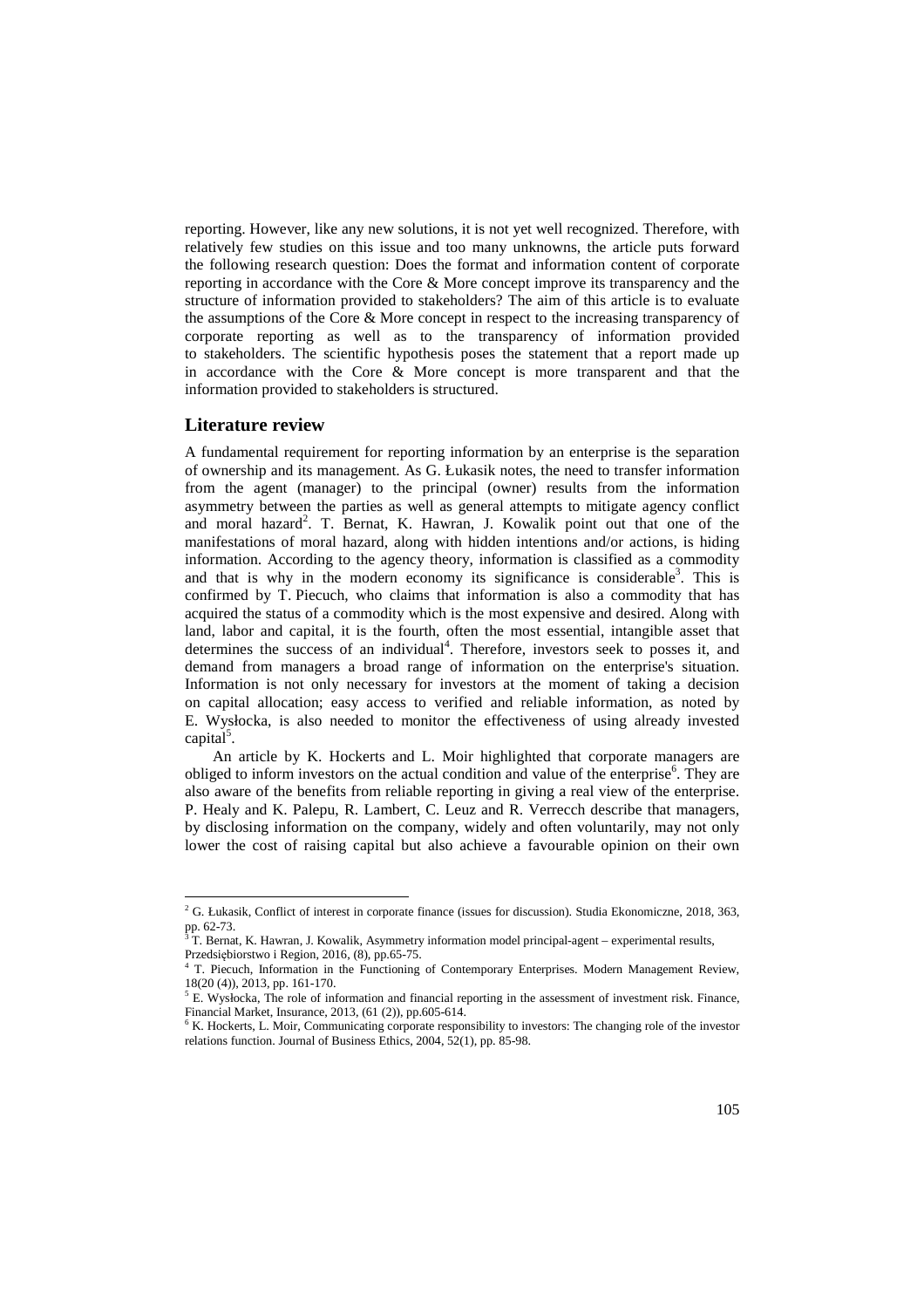managing style<sup>7</sup>. They are also aware of the fact that transparent companies are attractive for investors<sup>8</sup>. At the same time, according to the research by G. K. Świderska, M. Pielaszek, S. Borowski, a high level of disclosures on a company is accompanied by a high level of investor protection and a better competitive position of the enterprise<sup>9</sup>.

Currently, an enterprise is of interest not only for investors. P. Hąbek points out that, according to the theory of stakeholders, this group comprises also, among others, employees, subcontractors, partners, clients, competitors, financial institutions, government and social institutions, communities. These entities, similarly to investors, seek to obtain information on the enterprise affecting their businesses $^{10}$ . Hence, reporting has evolved. E. Jaworska notes that for many years, corporate reporting was limited to publishing only a financial report. Then it was supplemented with the first non-financial information and connected with corporate governance. This was followed by individually created company reports on environmental, employee and social issues until structured integrated reporting was introduced<sup>11</sup>. A structured integrated report was meant to provide a way to organize information 'chaos' that was present in the existing reporting. It, however, did not live up to these expectations. K. Świderska and B. Bek- -Gaik emphasize that, although the idea itself is good, there is some kind of 'abundance of information' in a single document. In fact, it makes a report containing all the necessary financial and non-financial information unreadable. The authors point at the necessity to segregate and to bring order to the data $12$ . Similar conclusions are presented by E. Walińska and J. Gad, who continued with the argument that there are wide variations in the ways of publishing information. Companies, within legally applied requirements, publish at their own discretion annual reports in different configurations and with different information content. They combine or divide individual elements of the report. Additionally, together with obligatory annual reports, they publish optional reports, e. g. the above-mentioned integrated reports. It gives the impression that the report is poorly written and that there are problems in the following areas; comparability of reports, their transparency and readability, respecting the principle of materiality, repetitions of the data, excess of useless data in the decision-making process, a lack of substantial integration and a lack of connections between reports $^{13}$ .

At present, reporting is a challenge for reporting departments in public companies. It also poses a challenge for sector institutions and government bodies that deal with these issues. Due to the scope of activities and significance of companies listed on the

<sup>&</sup>lt;sup>7</sup> P. M., Healy, K. G. Palepu, Information asymmetry, corporate disclosure, and the capital markets: A review of the empirical disclosure literature. Journal of accounting and economics, 2001, 31(1-3), pp. 405-440; R. Lambert, C. Leuz, R. E. Verrecchia, Accounting information, disclosure, and the cost of capital. Journal of accounting research, 2007, 45(2), pp. 385-420.<br><sup>8</sup> M. Espejo, F. Daciê, Reducing information asymmetry from the management control perspective: discussion

of practices in transparent companies. Revista Contabilidade & Finanças, 2016, 27(72), pp. 378-392.

<sup>9</sup> G. K. Świderska, M. Pielaszek, S. Borowski, Investor Protection and Level of Disclosures by Public Listed Companies. Theoretical Journal of Accounting, 2010, 59(115), pp.143-155.<br><sup>10</sup> P. Hąbek, Corporate social responsibility as a stakeholder – oriented conception. Organization &

Management Scientific Quarterly, 2009, (2 (6)), pp.69-86.

<sup>&</sup>lt;sup>11</sup>E. Jaworska, Change in the approach to reporting in the context of corporate social responsibility. Finance, Financial Market, Insurance, 2011, 688, pp. 573-583.

<sup>&</sup>lt;sup>12</sup> G. K. Świderska, B. Bek-Gaik, Where does business reporting head. Studia Ekonomiczne, 2016, 274, pp.7-15.

<sup>&</sup>lt;sup>13</sup> E. Walińska, J. Gad, The key corporate reporting tools in the practice of the Polish capital market – case study. Theoretical Journal of Accounting, 2017, (92 (148)), pp.207-226.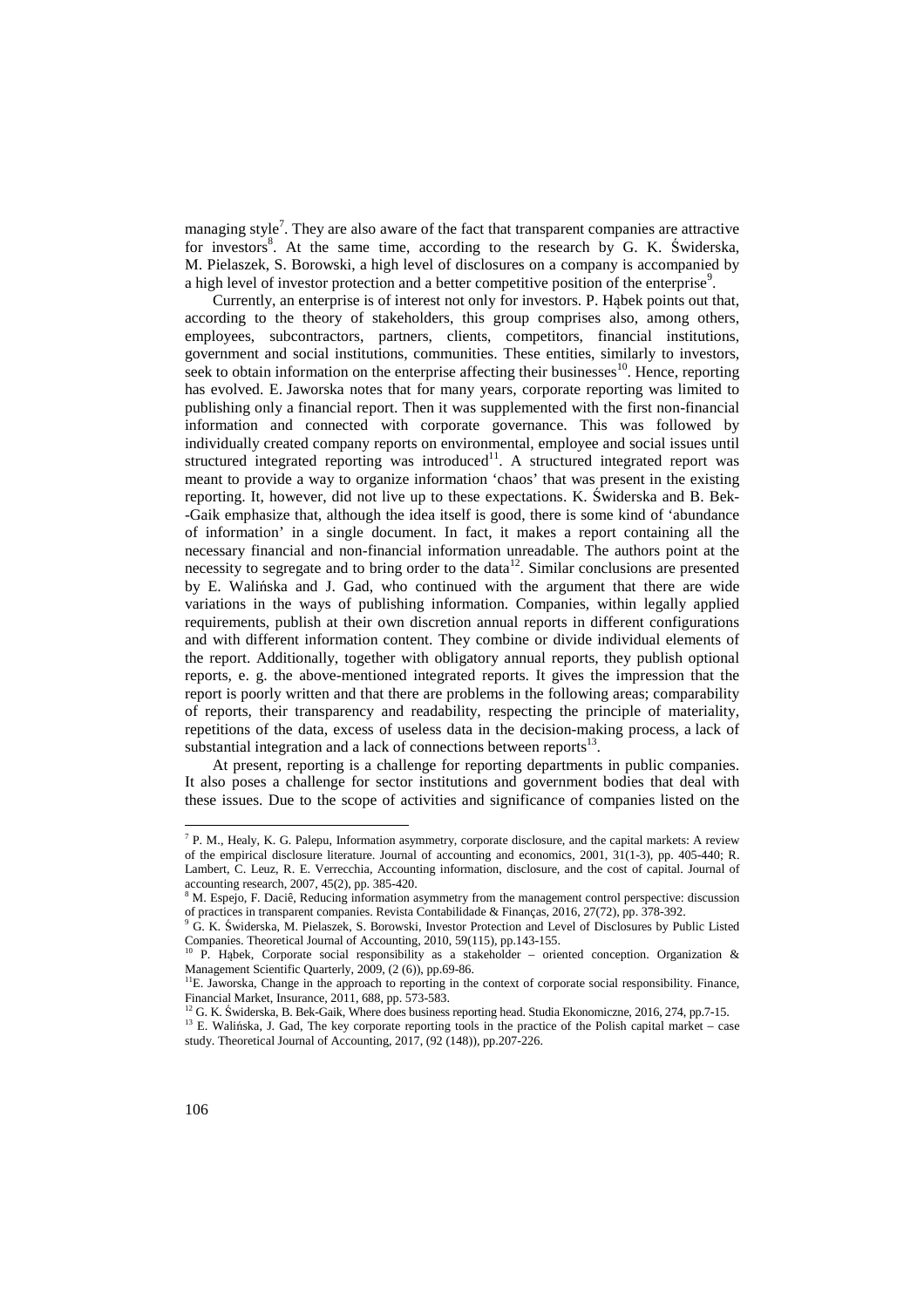stock exchange for the economy, transparent reporting, in particular, gains in importance. Publishing information by entities listed on the stock exchange is legitimate and it results from fair practices. J. Fox and J. W. Lorsch claim that stock markets have become one of the largest collections of information $14$ . In Poland, public companies are legally obliged to share confidential, current and periodic information with the stakeholders  $15$ .

Confidential information refers to an accurate and probable price influencing factor of an instrument as well as its derivatives; thus, it is notified forthwith to the stakeholders<sup>16</sup> (information obligations). Current information concerns, among other things: the decision to merge with another business entity; a change in the legal and organizational structure of the company; purchase, disposal or loss of assets of significant value; conclusion or termination of any significant agreement; any change in the share capital; changes in the composition of the Management Board or the Supervisory Board. It is delivered in the form of current reports – similar to confidential information – although with a few exceptions, companies are to publish it promptly after an event or after becoming aware of such an event. In periodic reports, companies are obligated to submit: quarterly, semi-annual and annual reports. With longer reporting periods, the information content also increases. Due to this fact, the most essential document submitted to stakeholders is an annual report. It is also the most common form of transferring information on the enterprise $17$ .

The basic content of annual reports is legally regulated and usually deals with events from the past, and largely in financial terms. However, according to J. Krasodomska, companies often go beyond the legal requirements. They are increasingly more focused on non-financial information and information that concerns the future of the company<sup>18</sup>. Individual elements of the report include the following: a statement of the CEO or manager of the issuer; selected financial data; an annual financial report; a report of the Board or manager of the issuer on the issuer's activity; a report on non-financial information; a statement of the Board or manager of the issuer that the annual report complies with applicable accounting principles and presents the real picture as for: the company's situation, its future development and achievements, potential threats and risks; the information of the Board on the selection of the auditor; the statement of the Supervisory Board or the Supervisor describing the actions of the Audit Committee; as well as an audit report on the annual financial statement<sup>19</sup>.

However, as indicated in the research by D. Dziawgo, a current method of communication and information resource of communications from public companies

 $\overline{a}$ 

<sup>&</sup>lt;sup>14</sup> J. Fox, J. W. Lorsch, What good are shareholders?. Harvard Business Review, 2012, 90(7/8), pp.48-57.

<sup>&</sup>lt;sup>15</sup> Regulation (EU) no 596/2014 of the European Parliament and of the Council of 16 April 2014 on market abuse (market abuse regulation) and repealing Directive 2003/6/EC of the European Parliament and of the Council and Commission Directives 2003/124/EC, 2003/125/EC and 2004/72/EC, art. 7; Act of 29 July 2005 on public offer and conditions for introducing financial instruments to organized trading system and on public companies Dz. U. z 2019 r. poz. 623, art. 56.

<sup>&</sup>lt;sup>16</sup> The information obligations, https://www.gpw.pl/obowiazki-informacyjne (accessed on 3 May 2019)

<sup>&</sup>lt;sup>17</sup> G. K. Świderska, 2011, Annual Report in communication with investors, http://www.pte.pl/1184\_praktycznateoria.html ( accessed on 3 May 2019 )

<sup>&</sup>lt;sup>18</sup> J. Krasodomska, Non-financial Information as Part of a Company Annual Report. Cracow Review of Economics and Management, 2010, (816), pp. 45-57.

<sup>19</sup> The Ordinance of the Minister of Finance of 29 March 2018 on current and periodic information, Dz.U. 2018 poz. 757,art. 70.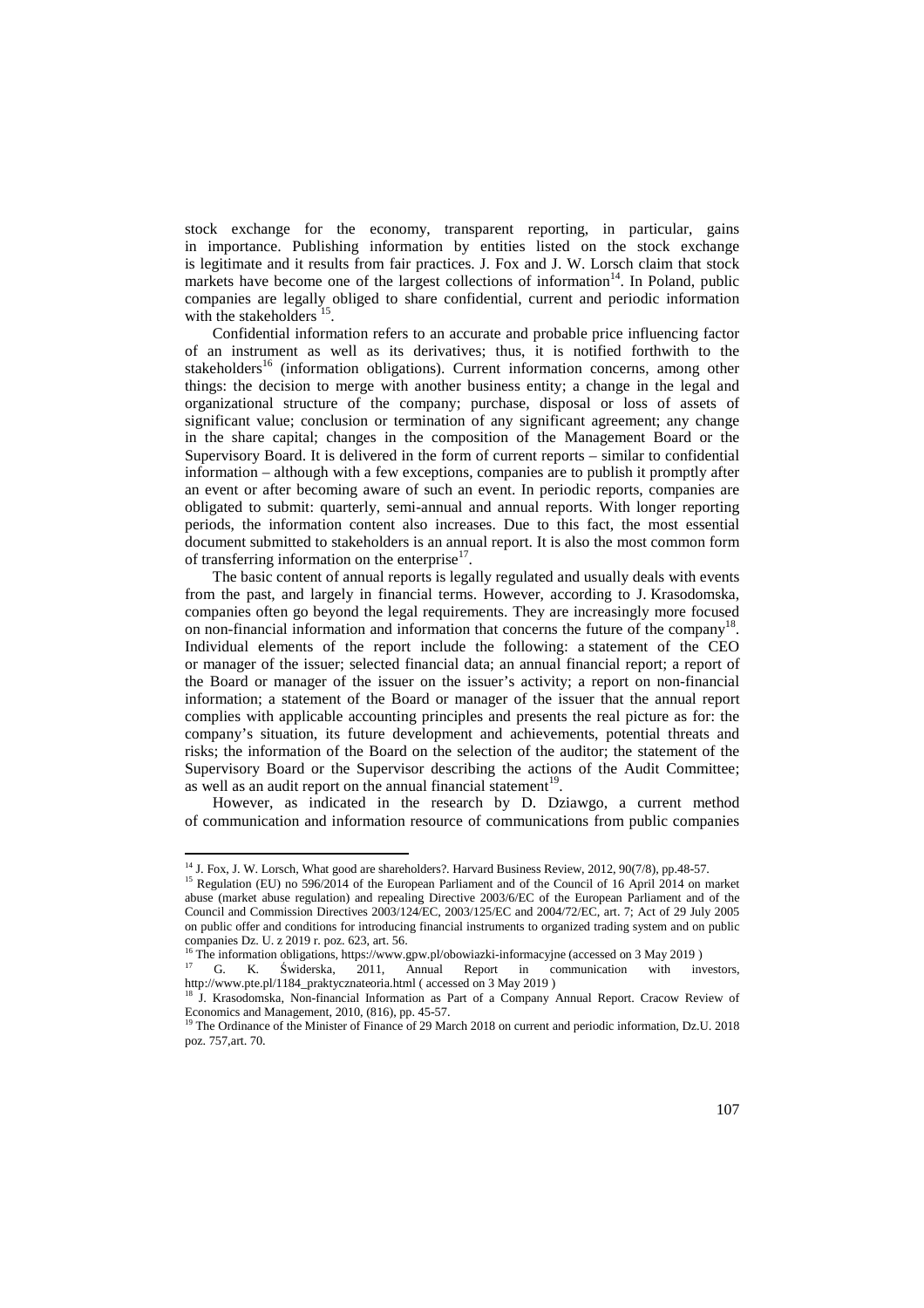is not satisfactory for the financial community (individual and institutional investors or stock market analysts). The financial community reported the need to increase, among others: report transparency, quality of information, quantity of information; quantity of information ex ante not ex post, information on strategy, investments and forecasts, descriptions and comments of the Board on specific phenomena or aspects of the company operations, analyses and references to the sector and competitors; the use of the Internet and modern technologies in communication<sup>20</sup>. E. Śnieżek, M. Wiatr argue that the way of reporting should evolve towards multi-modality. The authors recommend that the existing way of reporting financial and non-financial information should be supplemented with graphic views, e. g. with the use of info-graphics. In their opinion, it would improve the usefulness of the reports and decrease information asymmetry<sup>21</sup>.

The overview of the subject literature, presented above, emphasizes the significance of information and highlights both the problems and obsolescence of the existing methods of corporate reporting. Therefore, changes in reporting have sparked animated debates among entrepreneurs, practitioners, accountancy theoreticians, and consequently have given grounds for the reporting concept of Core & More.

### **Material and research methodology**

The materials used in the research included reports and recommendations made up by Accountancy Europe and the national Chamber of Statutory Auditors in Poland. In addition, interviews with Accountancy Europe representatives and corporate reporting practitioners were analyzed. The collected data was subjected to a thorough and critical analysis. Using the method of deduction, the research hypothesis was verified, the research goal was achieved, and the answer to the research question put forward in the Introduction was provided. The limitation of this research is secondary information.

### **Core & More as a chance for intelligent reporting**

Core & More is not a legal regulation established by state or international institutions. Neither does it determine the information content of the report. It is a new concept of presenting information created by Accountancy Europe, an association of professionals in the field of accountancy, as a response to increasing criticism of the existing methods of reporting. Core & More is a holistic approach to reporting. This concept derogated from the existing reductionism of information, which is usually connected with its being presented in various unrelated reports of the enterprise (so called silos)<sup>22</sup>. Silo reporting often hinders full understanding and proper interpretation of transferred information, and thereby, distorts it. Although, it is most often non-intentional, silo reporting may lead to the following phenomena: information overload, pseudo information and unstructured

<sup>&</sup>lt;sup>20</sup> D. Dziawgo, ""New" Financial Statement - a Voice in the Discussion, Theoretical Journal of Accounting, 2011, (62), pp. 83-98.<br><sup>21</sup> E. Śnieżek, M. Wiatr, Reflections on contemporary forms of communication with stakeholders. Studia

Ekonomiczne/Uniwersytet Ekonomiczny w Katowicach. Współczesne Finanse, 2017, 11(345), pp.114-126.

The Future of Corporate Reporting –creating the dynamics for change, FEE, October 2015, https://www.accountancyeurope.eu/wp-content/uploads/FEECogitoPaper\_-\_The FutureofCorporateReporting.pdf (accessed on 19 May 2019); Core & More. An opportunity…op.cit.; Follow-up Paper. The Future of Corporate Reporting –creating the dynamics for change", March 2017 https://www.accountancyeurope.eu/wpcontent/uploads/170322-Publication-Follow-up-paper-on-FoCR.pdf (accessed on 19 May 2019).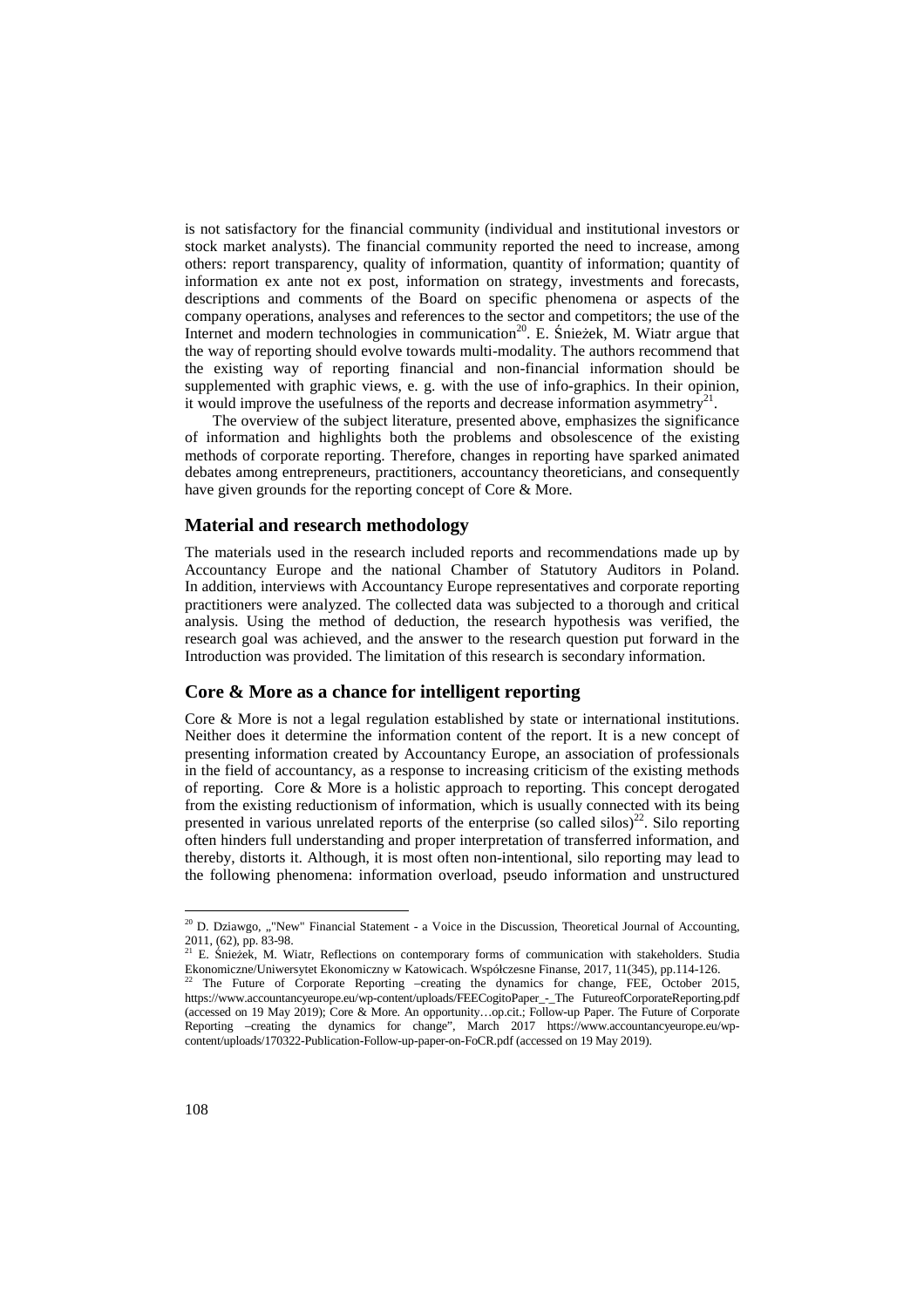information. The consequences of such phenomena are situations where: 1) due to the large amount of information, it can't be processed; 2) because of the wish to avoid repetitions of the same words/phrases, synonyms are used, which removes the ability to use an unambiguous description of a given event; 3) a lack of structured references to other information may result in incorrect reading of the communication<sup>23</sup>. Therefore, the idea behind the Core & More concept appears to be an attempt to present information on all aspects of a company's operations (both financial and non- financial) in the most coherent, structured and logical way that is possible to achieve. Basically, the suggested manner of reporting information will include a basic report – Core, and extended reports – More. Characteristics of the Core & More components are presented in Table 1.

**Table 1.** Comparison of characteristic elements of a report that are consistent with the Core &More concept

| Specification                                                      | Core reports                                                                                                                                                                                                                                                                                                                                                          | More reports                                                                                                                                                                                                                                                                                                                                                                                                                                                                                                                                                                                            |
|--------------------------------------------------------------------|-----------------------------------------------------------------------------------------------------------------------------------------------------------------------------------------------------------------------------------------------------------------------------------------------------------------------------------------------------------------------|---------------------------------------------------------------------------------------------------------------------------------------------------------------------------------------------------------------------------------------------------------------------------------------------------------------------------------------------------------------------------------------------------------------------------------------------------------------------------------------------------------------------------------------------------------------------------------------------------------|
| Number                                                             | Always one report                                                                                                                                                                                                                                                                                                                                                     | Number<br>information<br>depending<br>on<br>necessary for a presentation                                                                                                                                                                                                                                                                                                                                                                                                                                                                                                                                |
| Type of report<br>Scope of detailed<br>information<br><b>Users</b> | Basic, main, summary report<br>General, most essential information on<br>the enterprise<br>A wide circle of recipients, all the<br>stakeholders.                                                                                                                                                                                                                      | Extended, supplementary, detailed reports<br>Detailed information concerning specific<br>aspects of the enterprise's activity<br>A strictly specified circle of recipients of<br>information on specific aspect of the<br>enterprise's activity                                                                                                                                                                                                                                                                                                                                                         |
| Correspondence                                                     | Redirection<br>IT<br>with<br>the<br>of<br>use<br>technologies (hyperlinks) to a specific<br>More<br>report,<br>in<br>which<br>general<br>information on a given aspect of the<br>enterprise's functioning from Core report<br>will be presented in detail.                                                                                                            | Redirection<br>with<br>IT<br>the<br>of<br>use<br>technologies (hyperlinks) to the Core, in<br>which there is general information on<br>a given<br>aspect of the<br>enterprise's<br>functioning described extensively in the<br>More report.                                                                                                                                                                                                                                                                                                                                                             |
| Scope of<br>themes(examples)                                       | Business model:<br>$\bullet$<br>$\bullet$<br>Strategy;<br>Most essential financial data from<br>$\bullet$<br>the financial report;<br>Most essential non-financial data<br>$\bullet$<br>concerning operational<br>environmental, ownership issues;<br>Vision and outlooks for the future:<br>$\bullet$<br>Main risks and strategies for<br>$\bullet$<br>limiting risk | Corporate governance;<br>$\bullet$<br>Financial report with additional<br>$\bullet$<br>disclosures:<br>Intangible and legal values not<br>$\bullet$<br>covered by the financial report, i.e.<br>production, social, human,<br>intellectual, natural, relation capital<br>Data on sustainable development<br>٠<br>concerning climate, environmental<br>protection, policy and practice of<br>diversity, human rights, corporate<br>social responsibility;<br>Data on employment and<br>٠<br>remuneration;<br>Data on taxes:<br>Data on the ways of risk<br>management and running in-<br>company audits. |

Source: author's own study based on The Future of Corporate ... op.cit. ; Core & More. An opportunity... op.cit.; Follow-up Paper. The Future of ... op.cit..

<sup>23</sup> K. Materska, W. Januszko, Distortion of information in wide area systems of economic information, Przegląd Biblioteczny, 2006, 4, 461-473.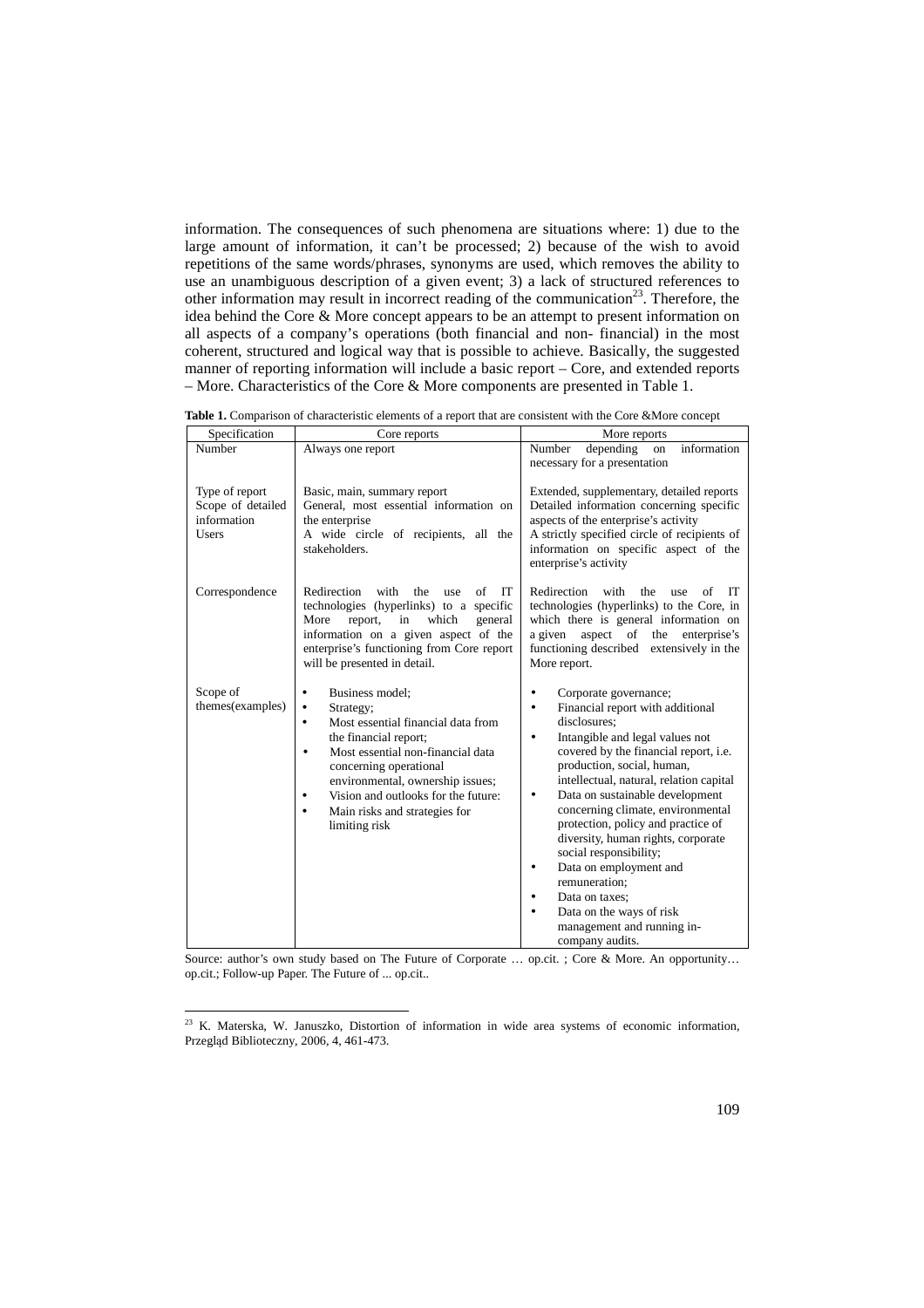The basic element is the Core report, within which the enterprise is to present the most essential facts and events that occurred in a reporting period. It is a specific summary which is to be used by a wide circle of recipients. As intended, the general information presented in the Core report is to be developed in the thematic More reports. Specific More reports discuss a given issue in a complex way. Due to differing degrees of interest of stakeholders in concrete elements of the enterprise's activity, individual More reports will have a lower number of users than the basic Core report. The digital nature of Core & More is to simplify the communication between reports. Redirections from general information to extended information and vice versa are to be performed via hyperlinks. It will allow a fast and easy navigation across the Core report and More reports. Additionally, the concept assumes an increase in the use of graphic elements presenting financial and non- financial data in the form of diagrams, presentations and info-graphics. Accountancy Europe presumes that introduction of multi-modality will make the report more attractive $24$ .

The Core & More concept is a very new idea of intelligent company reporting. It has already been gaining recognition among enterprises which are obliged to report information. M. Romano from Generali and T. Krumpelman from ABN AMRO Bank, who are responsible for reporting, underline that presenting information in accordance with Core & More allows to reflect in the best possible way the value created for shareholders and the company strategy. M. Romano points out that Core & More reporting is simpler, faster, easier to manage and more effective. Moreover, T. Krumpelman adds that introduction of Core & More reporting decreased the report volume by nearly four times, providing transparency, coherence and understanding of the transferred information<sup>25</sup>. Core & More is also much appreciated by the experts on reporting. M. Rosenbrand indicates that reporting in accordance with the Core & More concept allows to emphasize the strategy of the company activity, introduces more relations across data, proves to be more useful for the user and is more effective<sup>26</sup>. B. Renier and H. Blomme, in turn, see in Core & More a chance for more thought over corporate reporting. They also note the need for a debate over the concept and support for it by market regulators<sup>27</sup>.

#### **Conclusion**

The overview of the subject literature, reports of sector institutions, as well as interviews with the representatives of enterprises and practitioners in financial audits allowed to verify the research hypothesis positively, to achieve the goal of the article and to answer positively the research question. Reports made following the Core & More concept are more transparent and the information transferred to stakeholders is

<sup>&</sup>lt;sup>24</sup> The Future of Corporate ... op.cit. ; Core & More. An opportunity... op.cit.; Follow-up Paper. The Future of ... op.cit..

<sup>&</sup>lt;sup>25</sup> Core & More in practice, https://www.accountancyeurope.eu/publications/core-more-in-practice/ (accessed on 19 May 2019 )

<sup>26</sup> M. Rosenbrand, The advantages of Core & More reporting, https://www.f19.nl/en/core-more (accessed on 12 May 2019)

<sup>&</sup>lt;sup>27</sup> B. Renier, H. Blomme, Smarter corporate reporting with Core & More, The Reporting Times,  $12/2018$ , p. 29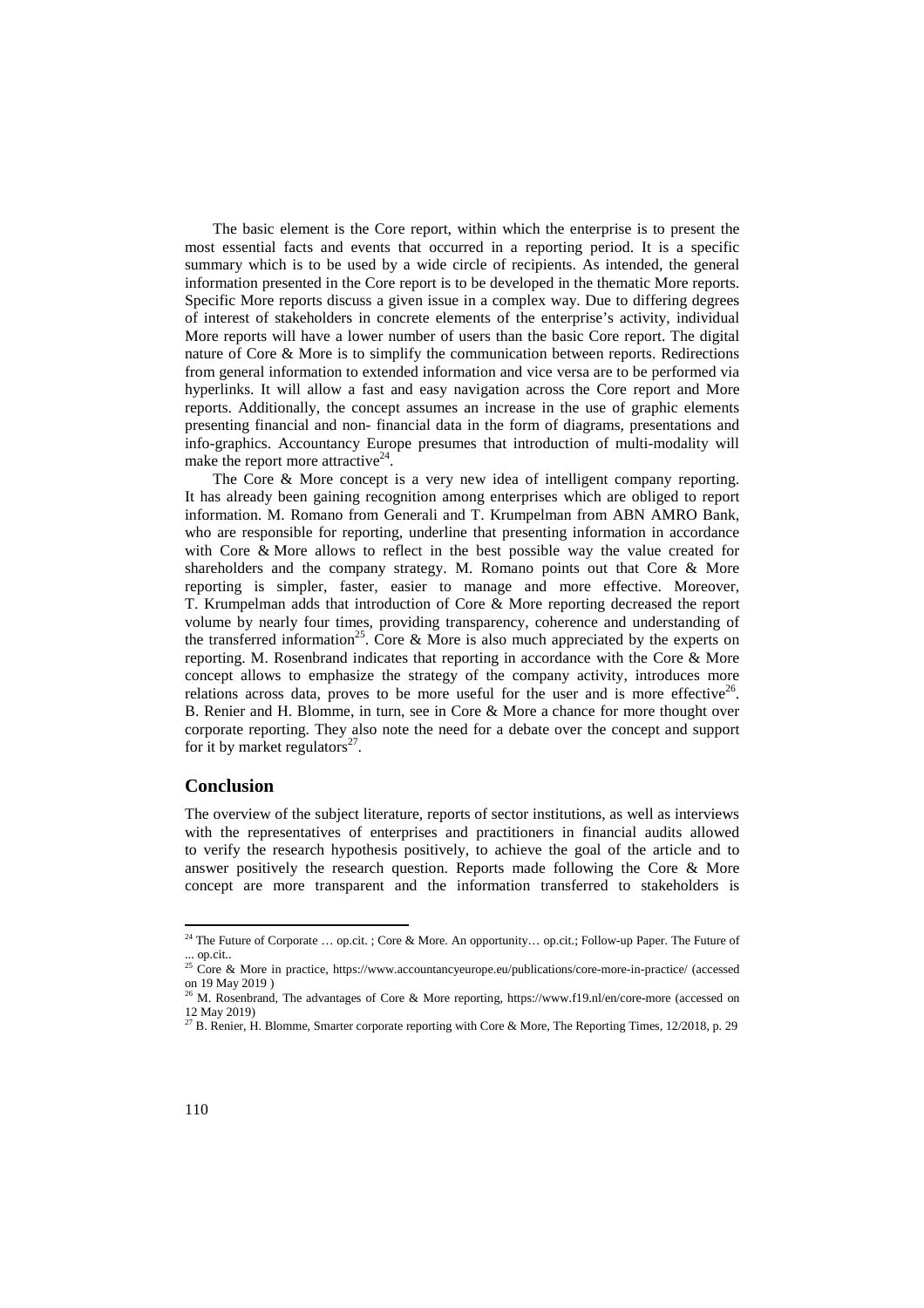structured. This is confirmed by characteristics of a report published in accordance with the Core  $\&$  More concept<sup>28</sup>:

- 1. Separation of basic summary report Core and detailed, extended reports More, is structured by the corporate report of the enterprise.
- 2. Publishing basic information in the Core report and its development in extended More reports enables the avoidance of repetition. It eliminates 'chaos' and information 'overload', thus, it improves the report readability.
- 3. Application of info-graphics and other multimedia tools makes the report more attractive in terms of its visuality. Consequently, the report becomes more dynamic, which helps to maintain a high level of interest for the reader.
- 4. Utilizing hyperlinks as a way of communication between the Core part and the More parts (and vice versa) simplify navigating across the report content. The correlation of general data with extended data gives the user the sense of coherence and logic of the presented information.

Core & More is not a legal regulation. It is a concept of reporting elaborated within Accountancy Europe. It does not provide guidelines for enterprises on how to report, but in which way it should be done in order to provide stakeholders with a satisfactory source of information. Core & More gives a chance to derogate from silo reporting, where unrelated reports are published separately, in favor of layer reporting, where published reports are coherent and related. Undoubtedly, Core & More will contribute to reduction of information asymmetry between the agent and the principal, which is a highly beneficial phenomenon in the economy. At present, the corporate report which is in accordance with the analysed concept was made up by two corporation: Generali from Italy and ABN AMRO Bank from Holland. Their representatives emphasize the potential and benefits from reporting in compliance with the Core & More principles.

The Core & More conception is a new way of reporting non-financial information. So far, there have been very few papers in the subject literature that mention this subject. That is why this article fills the gap in the current state of knowledge. Moreover, the conclusions coming from the article can be used as a basis for further research and might be useful for companies that are obliged to report non-financial information.

### **Literature**

 $\overline{a}$ 

Bernat, T., Hawran, K., Kowalik, J., Asymmetry information model principal-agent – results of experiments, Przedsiębiorstwo i Region, 2016.

Core & More. An opportunity for smarter corporate reporting, September 2017 https://www.accountancyeurope.eu/wp-content/uploads/170918-Publication-Core-More.pdf (accessed on 19 May 2019)

Core & More in practice, https://www.accountancyeurope.eu/publications/core-more-in-practice/ (accessed on 19 May 2019 )

Espejo, M., Daciê, F., Reducing information asymmetry from the management control perspective: discussion of practices in transparent companies. Revista Contabilidade & Finanças, 2016.

Dziawgo, D., "New" Financial Statement - a Voice in the Discussion, Theoretical Journal of Accounting, 2011.

<sup>28</sup> Core & More. An opportunity… op.cit.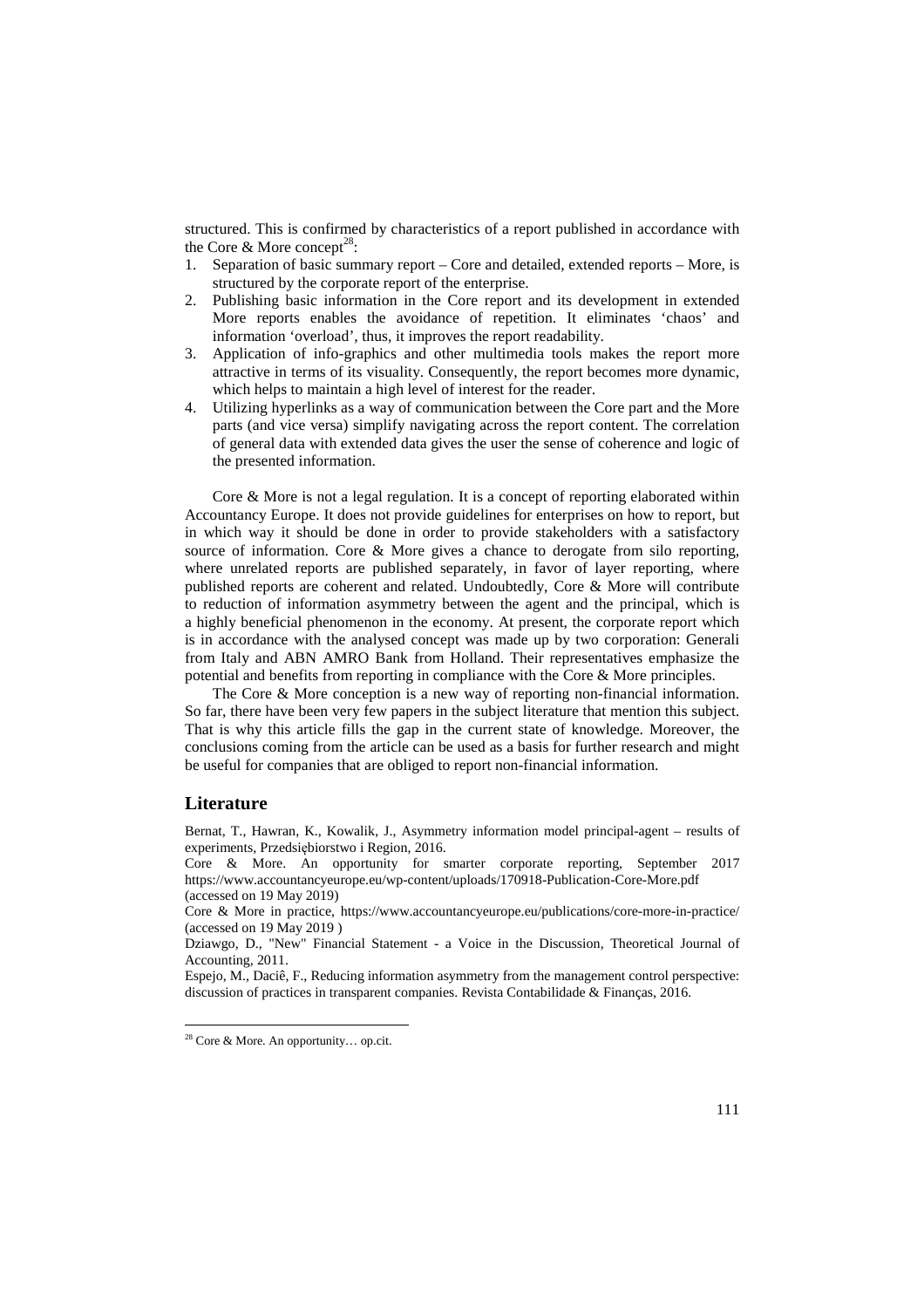Fox, J., Lorsch, J. W. What good are shareholders?. Harvard Business Review, 2012, 90(7/8).

Follow-up Paper. "The Future of Corporate Reporting –creating the dynamics for change", March 2017 https://www.accountancyeurope.eu/wp-content/uploads/170322-Publication-Follow-uppaper-on-FoCR.pdf ( accessed on 19 May 2019)

Habek, P., Corporate social responsibility as a stakeholder – oriented conception. Organization  $\&$ Management Scientific Quarterly, 2009.

Healy, P. M., Palepu, K. G., Information asymmetry, corporate disclosure, and the capital markets: A review of the empirical disclosure literature. Journal of accounting and economics, 2001.

Hockerts, K., Moir, L., Communicating corporate responsibility to investors: The changing role of the investor relations function. Journal of Business Ethics, 2004.

Jaworska, E., Change in the approach to reporting in the context of corporate social responsibility. Finance, Financial Market, Insurance, 2011.

Krasodomska, J., Non-financial Information as Part of a Company Annual Report. Cracow Review of Economics and Management, 2010.

Lambert, R., Leuz, C., Verrecchia, R. E., Accounting information, disclosure, and the cost of capital. Journal of accounting research, 2007.

Łukasik, G., Conflict of interest in the corporate finance (issues for discussion. Studia Ekonomiczne, 2018.

Materska, K., Januszko, W., Distortion of information in wide area systems of economic information, Przegląd Biblioteczny, 2006.

The information obligations, https://www.gpw.pl/obowiazki-informacyjne (accessed on 3 May 2019 )

Piecuch, T., Information in the Functioning of Contemporary Enterprises. Modern Management Review, 2013.

Renier, B., & Blomme, H. Smarter corporate reporting with Core & More, The Reporting Times, 12/2018.

Rosenbrand, M., The advantages of Core & More reporting, https://www.f19.nl/en/core-more (accessed on 12 May 2019).

The Ordinance of the Minister of Finance of 29 March 2018 on current and periodic information, Dz.U. 2018 poz. 757,art. 70.

Regulation (EU) no 596/2014 of the European Parliament and of the Council of 16 April 2014 on market abuse (market abuse regulation) and repealing Directive 2003/6/EC of the European Parliament and of the Council and Commission Directives 2003/124/EC, 2003/125/EC and 2004/72/EC, art. 7

Śnieżek, E., Wiatr, M., Reflections on contemporary forms of communication with stakeholders. Studia Ekonomiczne/Uniwersytet Ekonomiczny w Katowicach. Współczesne Finanse, 2017.

Świderska G. K., 2011, Annual Report in communication with investors, http://www.pte.pl/1184\_praktycznateoria.html (accessed on 3 May 2019 )

Świderska, G. K., & Bek-Gaik, B., Where does business reporting head. Studia Ekonomiczne, 2016.

Świderska, G. K., Pielaszek, M., Borowski, S., Investor Protection and Level of Disclosures by Public Listed Companies. Theoretical Journal of Accounting, 2010.

The Future of Corporate Reporting –creating the dynamics for change, FEE, October 2015, https://www.accountancyeurope.eu/wp-content/uploads/FEECogitoPaper\_-\_The

FutureofCorporateReporting.pdf (accessed on 19 May 2019)

Act of 29 July 2005 on public offer and conditions for introducing financial instruments to organized trading system and on public companies Dz. U. z 2019 r. poz. 623, art. 56.

Walińska, E., & Gad, J., The key corporate reporting tools in the practice of the Polish capital market – case study. Theoretical Journal of Accounting, 2017.

Wysłocka, E., The role of information and financial reporting in the assessment of investment risk. Finance, Financial Market, Insurance, 2013.